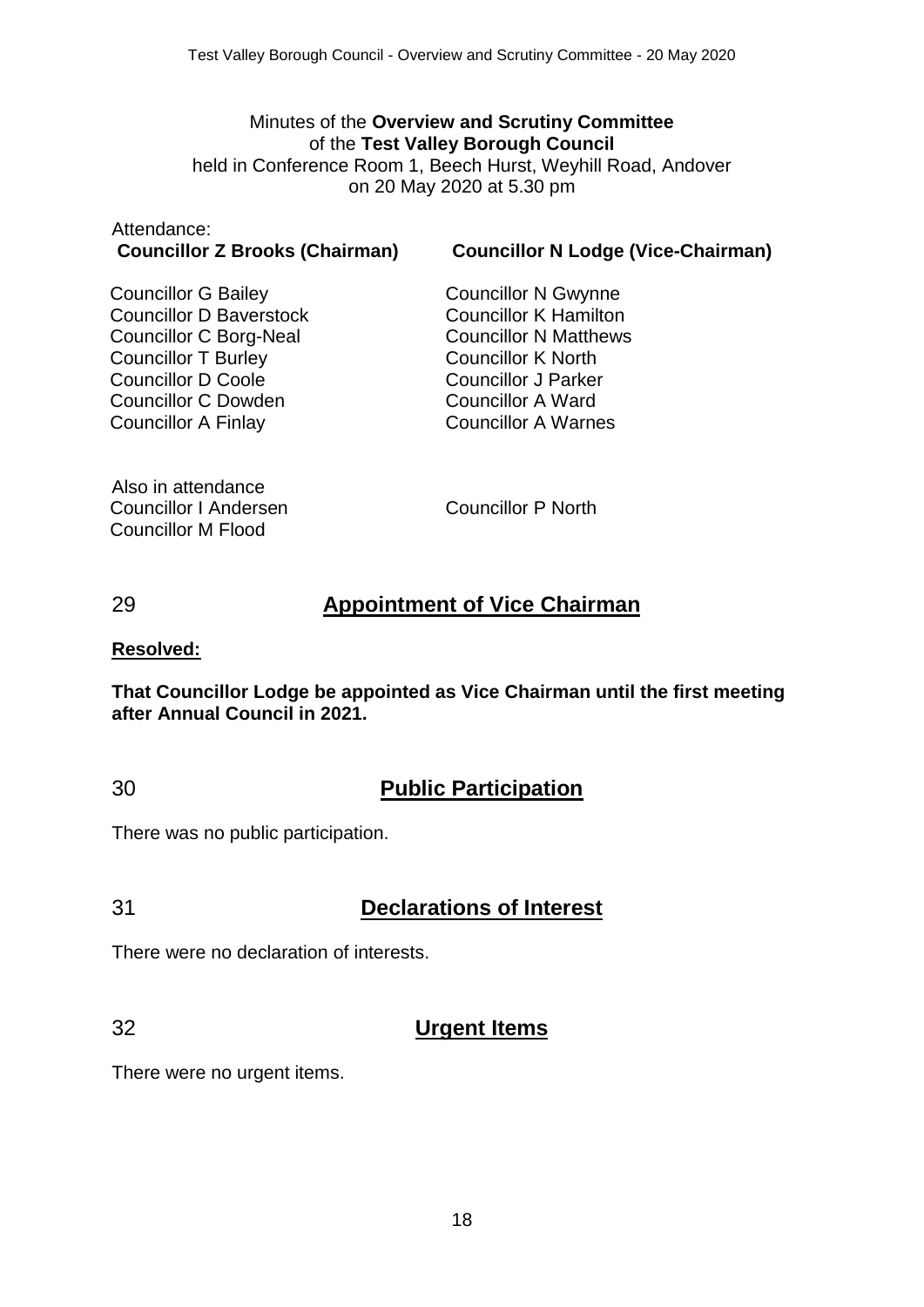# 33 **Minutes of the meeting held on 18 March 2020**

#### **Resolved:**

**That the minutes of the meeting held on 18 March 2020 be agreed as a correct record.**

## 34 **Call in Items**

There were no call in items.

# 35 **Urgent decisions taken since last meeting**

There were no urgent decisions taken since the last meeting.

# 36 **Appointment to Audit and Budget Panels**

#### **Resolved:**

- **1. That Councillors Borg Neal, Bailey, Burley, Coole, Cross and Gwynne and be appointed to the Audit Panel with Councillor Borg Neal as Lead Member.**
- **2. That Councillors Baverstock, Borg Neal, Brooks, Burley, Coole, Lodge, Parker and Ward be appointed to the Budget Panel with Councillor Lodge as Lead Member.**

# 37 **Updates on Panels**

Councillor Baverstock reported that the Future of Health Provision in Andover and Romsey panel had not met due to the current situation. Councillor Baverstock would contact the panel to agree an interim proposal to allow the panel to move on to the next phase. Councillor C Dowden suggested that the panel request a briefing from health professionals on how they have coped with the Coronavirus emergency over the last few months.

Councillor Borg Neal updated the Committee on the Armed Forces Covenant Panel. The last meeting had been cancelled due to the current situation however a remote meeting was planned in the near future. A questionnaire would be circulated to gather ideas.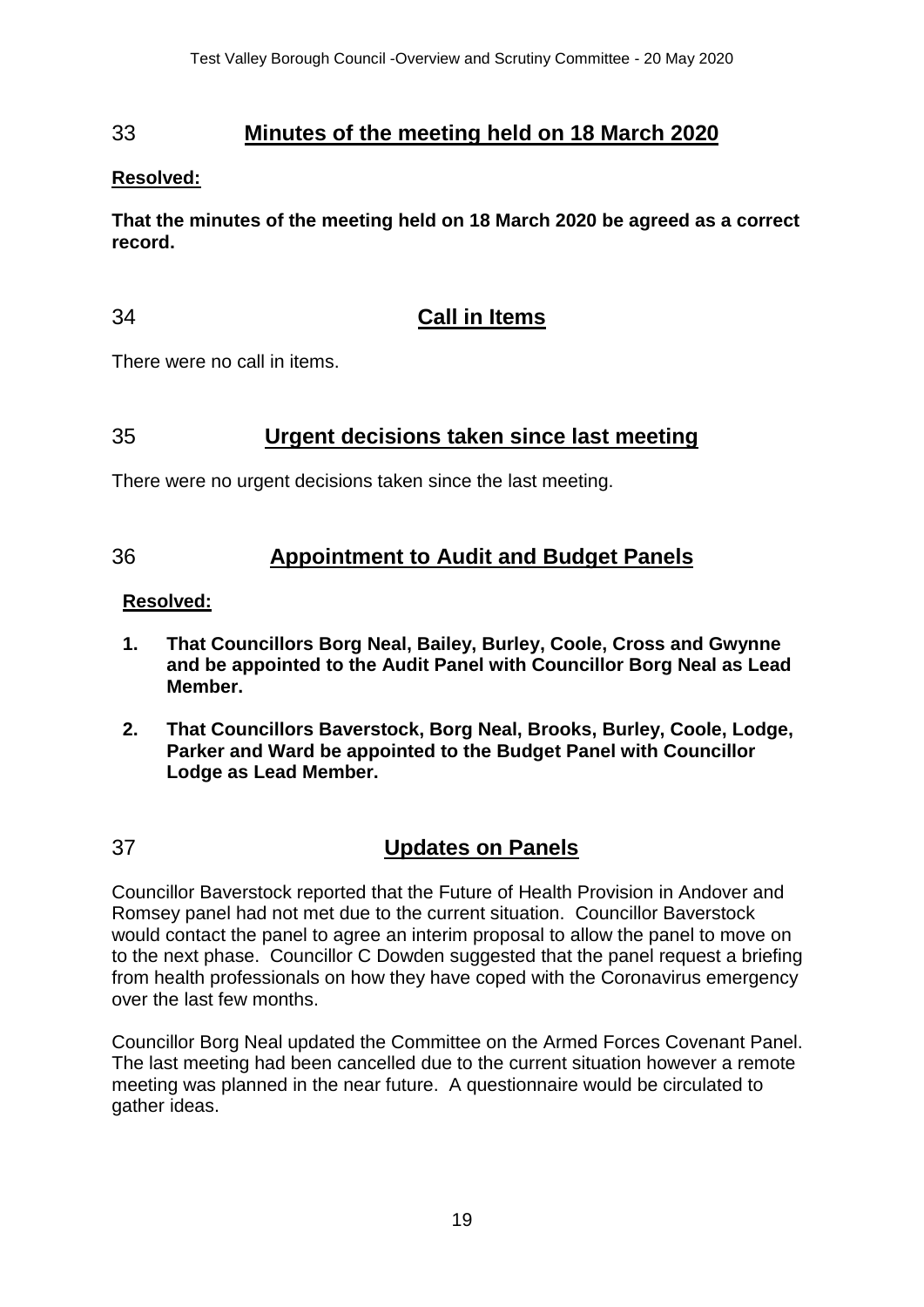# 38 **Corporate Action Plan**

The Leader, Councillor P North gave a presentation on how the Council had made progress through its Corporate Action Plan (CAP) over the last year on its ambitions as set out in the Corporate Plan 2019-23, Growing our Potential which was adopted by Council in April 2019.

The Corporate Plan is underpinned by a CAP which runs for the lifetime of the plan and is updated annually. It shows in detail how the Council will make progress against its priority aims. In year one (2019/20 the CAP consisted of fourteen projects.

In April 2019, the Council's new Corporate Plan: Growing our potential was adopted. The Plan is based around four key priorities; Town Centres, Communities, People and the Local Environment.

The Leader's presentation reviewed each of the four areas and the work that has been taken forward in pursuit of these priorities through the first year of the CAP. During the last year the Council has made significant progress against its strategic priorities through the delivery of major projects.

Members agreed it was an excellent document and thank the hard work of the staff that help to put it together. The Chairman thanked The Leader for his informative presentation.

#### **Resolved:**

**That the progress made through the Corporate Action Plan in year one of the Corporate Plan 2019-2023 be endorsed.**

# 39 **Safeguarding Children and Vulnerable Adults**

Consideration was given to a report of the Head of Community and Leisure which sets out the progress to date as detailed in the Safeguarding Action Plan following the adoption of the initial Safeguarding Children and Vulnerable Adults Policy in 2011.

Louisa Rice, Community Engagement Manager explained that the Council continually reviews practices to ensure that they are compliant with their safeguarding responsibilities and incorporate emerging issues. To enable staff, volunteers and Members to understand their role the Council continues to train and raise awareness of safeguarding and adapt procedures as necessary to ensure that there is a robust and effective system in place.

The Safeguarding Children and Vulnerable Adults Policy (2018 update) along with staff and Member training has ensured the Council remains compliant with the above duties. The next review of the Council's Safeguarding Policy will take place in September 2020.